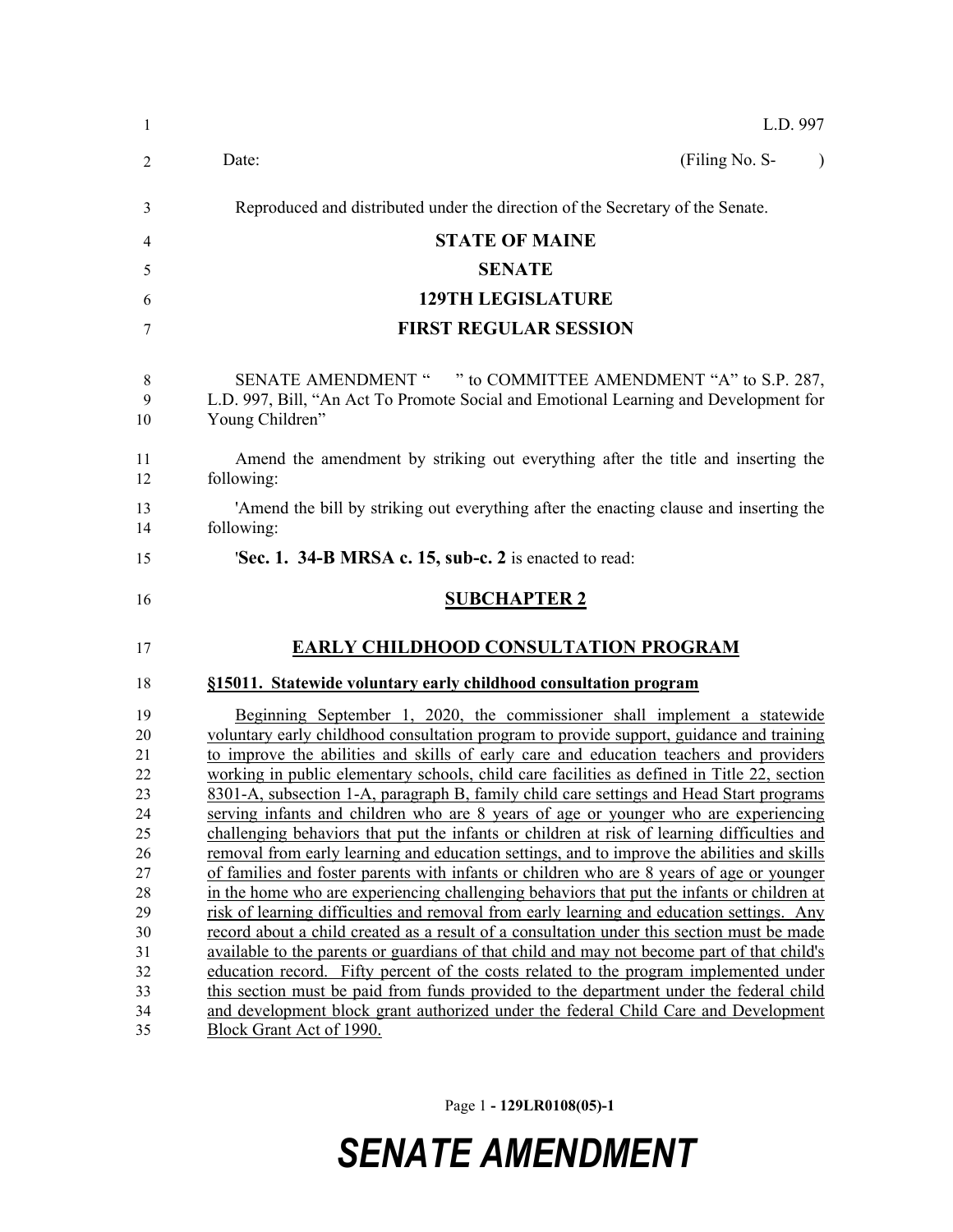**Sec. 2. Maine Revised Statutes headnote enacted; revision clause.** In the Maine Revised Statutes, Title 34-B, chapter 15, after the chapter headnote, the headnote "subchapter 1, children's mental health program" is enacted and the Revisor of Statutes shall implement this revision when updating, publishing or republishing the statutes.

 **Sec. 3. Early childhood consultation program.** By September 1, 2020, the Department of Health and Human Services shall develop, establish and implement an early childhood consultation program under the Maine Revised Statutes, Title 34-B, chapter 15, subchapter 2, referred to in this section as "the program," to enable trained consultants with expertise in the areas of early childhood development and mental health to work on-site with early care and education teachers and providers working with children to aid them in the use of low-cost or no-cost evidence-based strategies that reduce challenging behaviors in children and promote social-emotional growth; to provide guidance to parents about effective ways to address their children's behavioral difficulties; and to connect children and families to programs, resources and supports that will assist them in their development and success, while addressing barriers to accessing these resources and supports. The department shall design the program in consultation with the national Center of Excellence for Infant and Early Childhood Mental Health Consultation, a project funded by the United States Department of Health and Human Services, Substance Abuse and Mental Health Services Administration, the Children's Cabinet established in Title 5, chapter 439 and key stakeholders in the State, including mental health professionals delivering mental health consultation within the State. In developing the program, the department shall:

 1. Develop standards and guidelines to ensure that the program is implemented with primary consideration given to the core elements of evidence-based services as adapted for the State's unique rural character. The guidelines must include effective strengths- based strategies and plans that support children's success across learning environments. The standards must include knowledge of research-informed infant and early childhood mental health practices, family circumstances that affect children's behavior and mental health, developmental science and milestones, mental health, trauma-informed approaches, adverse childhood experiences, sensory processing issues, poverty, disability and community supports, resources and services available to a child and the child's family to alleviate family stress;

 2. Explore enhancing cross-sector professional development capacity in the State through partnerships with entities such as the national Center of Excellence for Infant and Early Childhood Mental Health Consultation;

 3. Develop and implement a plan for consultants to provide individualized on-site coaching as requested by teachers, caregivers and families. The plan may include professional development in the form of group training and communities of practice that include professionals, such as home visitors or child welfare staff, who work with young children and families. The plan must reinforce and extend the supports provided by early childhood mental health consultants to people providing professional development in early childhood and public school settings;

 4. Develop a system for collecting and analyzing implementation data and selected outcomes to identify areas for improvement, promote accountability and provide continuous quality improvement and service delivery to improve child outcomes by

Page 2 **- 129LR0108(05)-1**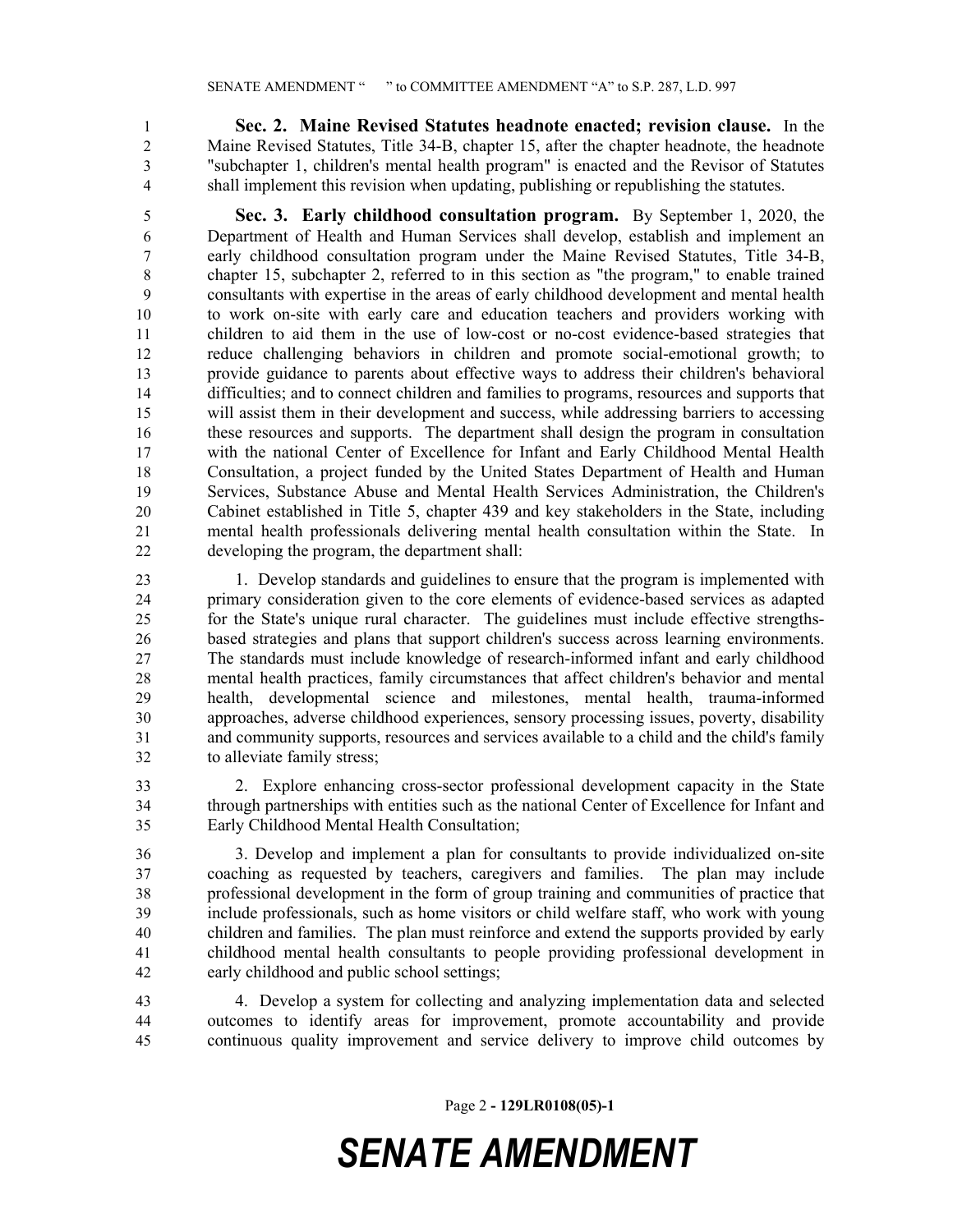providing feedback, including feedback from department staff and community consultation staff. Data collected must include specific data related to age, gender, race and disability;

 5. Develop and implement a plan for establishing, training and certifying a roster of community-based qualified mental health consultants with the specialized knowledge, skills and experience to effectively coach families, teachers, providers and program directors to promote a child's social and emotional health and reduce challenging behaviors. Early childhood consultants must be mental health professionals licensed under the Maine Revised Statutes, Title 32, section 3831, subsection 2; section 7053, subsection 1, paragraph A; or section 13858, subsection 2 or 3. The training must include training related to the following: trauma; adverse childhood experiences; resilience; trauma-informed practices; child development from birth to 8 years of age including appropriate developmental and behavioral expectations; effects of substance use; sensory processing issues; needs of children with disabilities, including special education law; the State's child protection and foster care system; other disciplines such as occupational therapy, speech therapy, physical therapy and mental health therapy; and public and private supports and services, including the Women, Infants and Children Special Supplemental Food Program of the federal Child Nutrition Act of 1966; the Child Development Services System under Title 20-A, section 7209; the divisions within the Department of Health and Human Services concerned with children's behavioral health services; case management; and entitlement programs. Consultants must also receive training that is regionally appropriate to understand the programs, resources and supports in their region or community in order to link children, families and professionals to them. The training must also include training in cultural competence to ensure consultants understand the needs of the ethnically diverse communities they may be serving and how to form relationships to provide the unique services needed to support those populations;

 6. Develop and implement a plan for supervision of early childhood consultation and outreach staff that includes administrative, clinical and reflective supervision; and

 7. Develop and implement a plan in conjunction with staff from the Child Development Services System under the Maine Revised Statutes, Title 20-A, section 7209 for how early childhood consultants can support children, families and staff who intersect with the Child Development Services System, particularly as the plan relates to children who are referred for behavior issues.

 **Sec. 4. Early implementation.** The Department of Health and Human Services shall provide support, guidance and training under the Maine Revised Statutes, Title 34-B, chapter 15, subchapter 2 in 5 locations prior to implementation of the statewide voluntary early childhood consultation program in Title 34-B, chapter 15, subchapter 2.

 **Sec. 5. Report.** The Department of Health and Human Services shall submit a report by January 1, 2021 to the joint standing committee of the Legislature having jurisdiction over health and human services matters regarding the status of the statewide voluntary early childhood consultation program in the Maine Revised Statutes, Title 34-B, chapter 15, subchapter 2 and the program's ability to provide support and guidance to families, early care and education teachers and providers working with children. The joint standing committee may submit legislation related to the report to the First Regular Session of the 130th Legislature.

Page 3 **- 129LR0108(05)-1**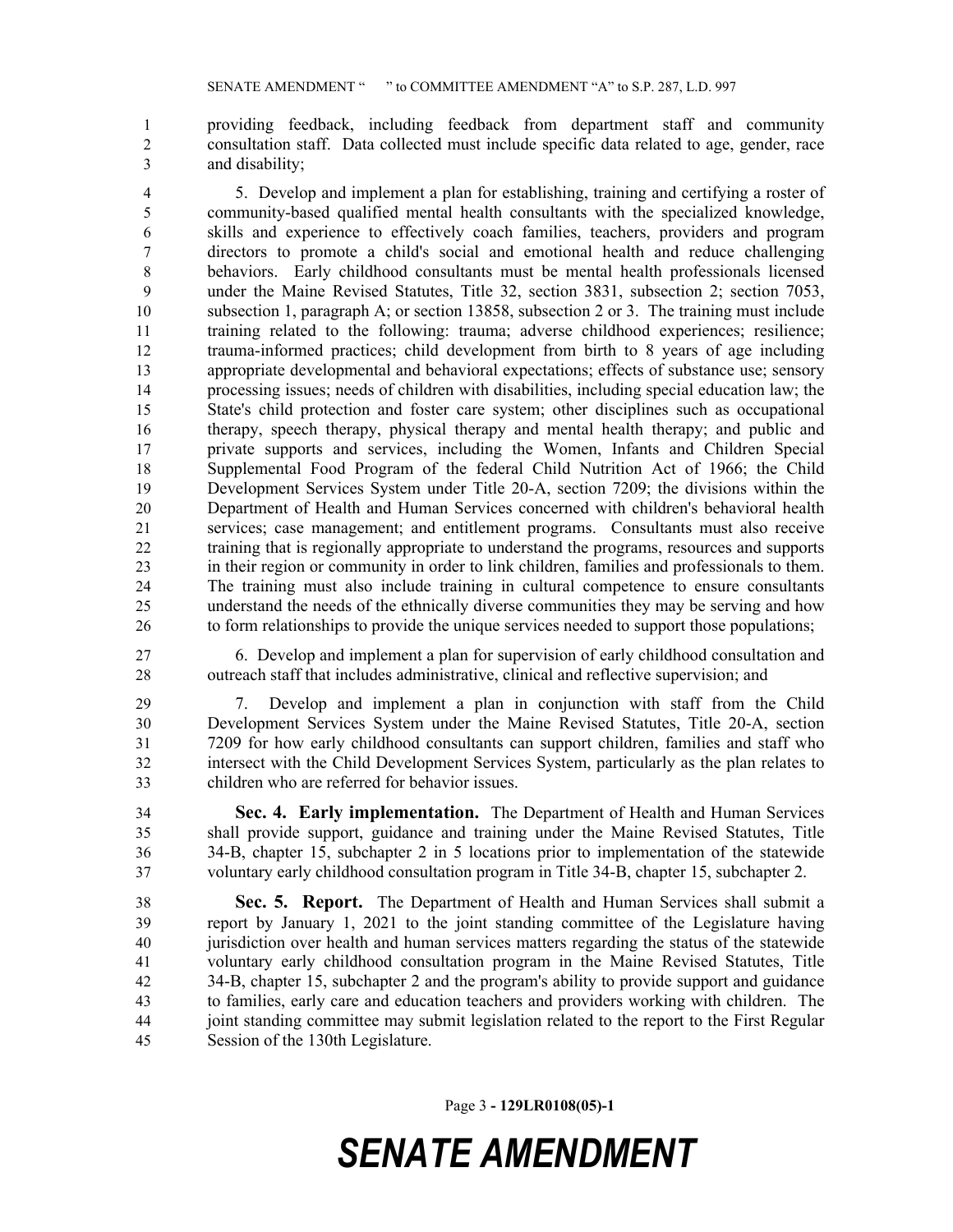**Sec. 6. Appropriations and allocations.** The following appropriations and allocations are made.

#### **HEALTH AND HUMAN SERVICES, DEPARTMENT OF**

#### **Early Childhood Consultation Program N323**

 Initiative: Allocates funds necessary to design and implement a statewide voluntary early childhood consultation program beginning September 1, 2020.

|     | FEDERAL BLOCK GRANT FUND       | 2019-20   | 2020-21   |
|-----|--------------------------------|-----------|-----------|
| - 8 | All Other                      | \$424,040 | \$440,341 |
| - Q |                                |           |           |
| 10  | FEDERAL BLOCK GRANT FUND TOTAL | \$424,040 | \$440,341 |
|     |                                |           |           |

**Early Childhood Consultation Program N323**

 Initiative: Provides ongoing funds for one Regional Education Representative position and one Office Associate II position and related All Other funding necessary to design and implement a statewide voluntary early childhood consultation program beginning September 1, 2020.

| 16 | <b>GENERAL FUND</b>           | 2019-20   | 2020-21   |
|----|-------------------------------|-----------|-----------|
| 17 | POSITIONS - LEGISLATIVE COUNT | 2.000     | 2.000     |
| 18 | <b>Personal Services</b>      | \$109,446 | \$182,876 |
| 19 | All Other                     | \$314,594 | \$257,465 |
| 20 |                               |           |           |
| 21 | <b>GENERAL FUND TOTAL</b>     | \$424,040 | \$440,341 |
|    |                               |           |           |

| 22 |             | HEALTH AND HUMAN SERVICES,      |           |           |
|----|-------------|---------------------------------|-----------|-----------|
| 23 |             | <b>DEPARTMENT OF</b>            |           |           |
| 24 |             | <b>DEPARTMENT TOTALS</b>        | 2019-20   | 2020-21   |
| 25 |             |                                 |           |           |
| 26 |             | <b>GENERAL FUND</b>             | \$424,040 | \$440,341 |
| 27 |             | <b>FEDERAL BLOCK GRANT FUND</b> | \$424,040 | \$440,341 |
| 28 |             |                                 |           |           |
| 29 |             | DEPARTMENT TOTAL - ALL FUNDS    | \$848,080 | \$880,682 |
| 30 | $^{\prime}$ |                                 |           |           |

 Amend the amendment by relettering or renumbering any nonconsecutive Part letter or section number to read consecutively.

**SUMMARY**

 This amendment changes the responsibility for the statewide voluntary early childhood consultation program from the Department of Education to the Department of

Page 4 **- 129LR0108(05)-1**